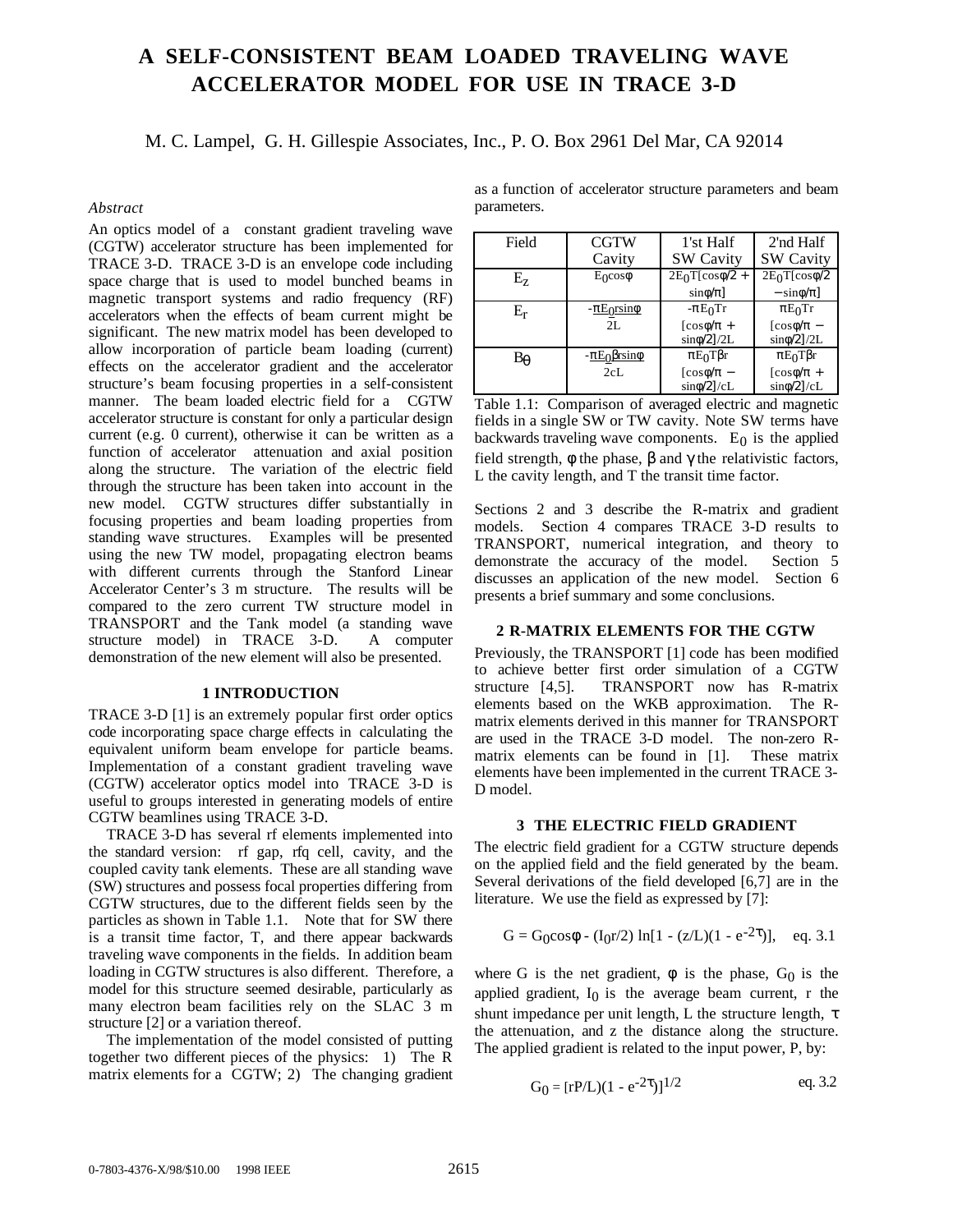# **4 IMPLEMENTATION OF THE MODEL**

The TRACE 3-D model was implemented by writing FORTRAN routines which first calculate the total gradient, G, across a step and then the R-matrix. The Rmatrix elements are calculated assuming the gradient over the step is constant.

 Several test calculations have been performed to demonstrate the accuracy of the model. First for the 0 current case a comparison to previous TRANSPORT and Runge-Kutta integration results obtained by Hurd and McGill [4] and Carey [5] was performed, as shown in Table 4.1. The initial energy is 100 MeV, the maximum energy gain is 3.19 MeV over a length of 290 cm (1.1 MV/m) and the phase lag is 30 degrees.

| Element           | Runge-Kutta | <b>TRANSPORT</b> | <b>TRACE 3-D</b> |
|-------------------|-------------|------------------|------------------|
| $R_{11} = R_{33}$ | 1.197       | 1.197            | 1.198            |
| $R_{12} = R_{34}$ | 0.307       | 0.307            | 0.307            |
| $R_{21} = R_{43}$ | 1.386       | 1.386            | 1.395            |
| $R_{22} = R_{44}$ | 1.179       | 1.179            | 1.180            |
| $R_{55}$          | 0.653       | 0.653            | 0.651            |
| $R_{56}$          | 2.059       | 2.060            | 2.058            |
| $R_{65}$          | $-0.281$    | $-0.281$         | $-0.282$         |
| $R_{66}$          | 0.624       | 0.624            | 0.622            |

Table 4.1: Comparison of R-matrix Elements

 The zero current comparison of the TRACE 3-D Rmatrix to the TRANSPORT and numerically integrated values of the R-matrix elements is quite good. The largest discrepancy, for the  $R_{21} = R_{43}$  elements, is 0.6%. This is within the accuracy of the input data for this model.

 Next, as shown in Table 4.2, two models with SLAC accelerator structure parameters were built check beamloading [6,7]. The first case is a single 3 meter SLAC section. The second case is for two 3 meter SLAC sections. For both, the beam gains 70 MeV (from 5 MeV to 75 MeV) under the loaded conditions. The SLAC structure parameters used for these tests are:  $L = 3.01$ meters;  $\tau = 0.572$  nepers;  $\lambda = 10.5$  cm;  $r = 57$  Mohms/m. The phase lag is 0, the currents and energy gains are given in Table 4.2:

| No. of CGTW<br><b>Structures</b> | Current<br>(mA) | Beam Energy<br>Theory | Beam Energy<br><b>TRACE 3-D</b> |
|----------------------------------|-----------------|-----------------------|---------------------------------|
|                                  |                 | (MeV)                 | (MeV)                           |
|                                  |                 | 80.2                  | 80.2                            |
|                                  | 255             | 70.0                  | 70.1                            |
|                                  |                 | 113.4                 | 113.4                           |
|                                  | 544             | 70.0                  | 70.2                            |

Table 4.2: Beam Loading Calculations, Theory and TRACE 3-D

The two cases studied for beam loading effects also show good agreement between theory and TRACE 3-D. The largest difference of 0.3% for a beam loading of 544 mA occurs with a step size of 5 mm or less through the structure. This is within the accuracy expected.

### **5 BEAMLINE DESIGN APPLICATIONS**

As an example of a beamline design application where use of a CGTW model makes a difference, take the model of a single 3 m SLAC section accelerating a 255 mA beam from 5 to 75 MeV. Input beam parameters, which are the same for both the CGTW and SW (TRACE 3-D Tank element) models are given in Table 5.1.

 The two structures differ slightly in length because for the CGTW structure 3.01 m is exactly 86 cells long, each with phase advance of  $2\pi/3$ , while the SW structure is 3.0396 m long with 58 cavities whose phase advance is  $\pi$ . Because of this the accelerating gradient in the SW case also differs slightly from the CGTW case, but more importantly the input gradients differ because the CGTW model starts with an applied gradient for 0 current and then calculates the loaded gradient (see section 3). Table 5.2 gives a complete list of the structure parameters.

| <b>Input Parameter</b>    | <b>Initial Value</b> |
|---------------------------|----------------------|
| <b>Initial Energy</b>     | 5 MeV                |
| I۵                        | 255 mA               |
| $\epsilon_x = \epsilon_y$ | $4 \pi$ mm-mrad      |
| $\alpha_x = \alpha_y$     | 0.1640               |
| $\beta_{x} = \beta_{y}$   | $1.5907$ mm/mrad     |
| $\epsilon$ <sub>7</sub>   | 21.22 $\pi$ mm-mrad  |
| $\alpha_{z}$              | $-4.397$             |
| 3,                        | $0.1584$ mm/mrad     |

Table 5.1: Initial beam characteristics for CGTW and SW structure comparison. Emittances are 5 times r.m.s.

Other differences in how the structures are defined are the use of shunt impedance and attenuation (of the rf power through the structure) for the CGTW structure. Through the use of the shunt impedance, r, the attenuation,  $\alpha$ , and the other input parameters, many possible traveling wave structures can be modeled with this new element.

| Structure                                                                      | <b>CGTW</b>                      | <b>SW</b> |
|--------------------------------------------------------------------------------|----------------------------------|-----------|
| Parameter                                                                      |                                  |           |
| Length                                                                         | 3.0100 m                         | 3.0396 m  |
| Phase                                                                          |                                  |           |
| <b>Applied Gradient</b>                                                        | $26.64$ MV/m                     | 23.03     |
| No. of Cavities                                                                | 86                               | 58        |
| Phase Adv./cav.                                                                | $2\pi/3$                         | π         |
| Attenuation                                                                    | $0.572$ nepers                   | n/a       |
| <b>Shunt Impedance</b>                                                         | 57 $M\Omega/m$                   | n/a       |
| $T_{\alpha}$ $\mathbf{L}$ $\mathbf{L}$ $\alpha$ $\mathbf{L}$ $\alpha$ $\alpha$ | $C_{t}$ $\ldots$ $C_{t}$ $C_{t}$ |           |

Table 5.2: Structure parameters for CGTW and SW comparison.

 Figures 5.1 and 5.2 show the different beam envelopes calculated for CGTW and SW cases. The SW structure is strongly focusing and brings the beam to a waist near the beginning of the structure, while the CGTW structure slightly defocuses the beam. Final values for the Courant-Snyder (Twiss) parameters are quite different as shown in the figures and as is apparent from the very different phase space ellipses in the upper right corners.